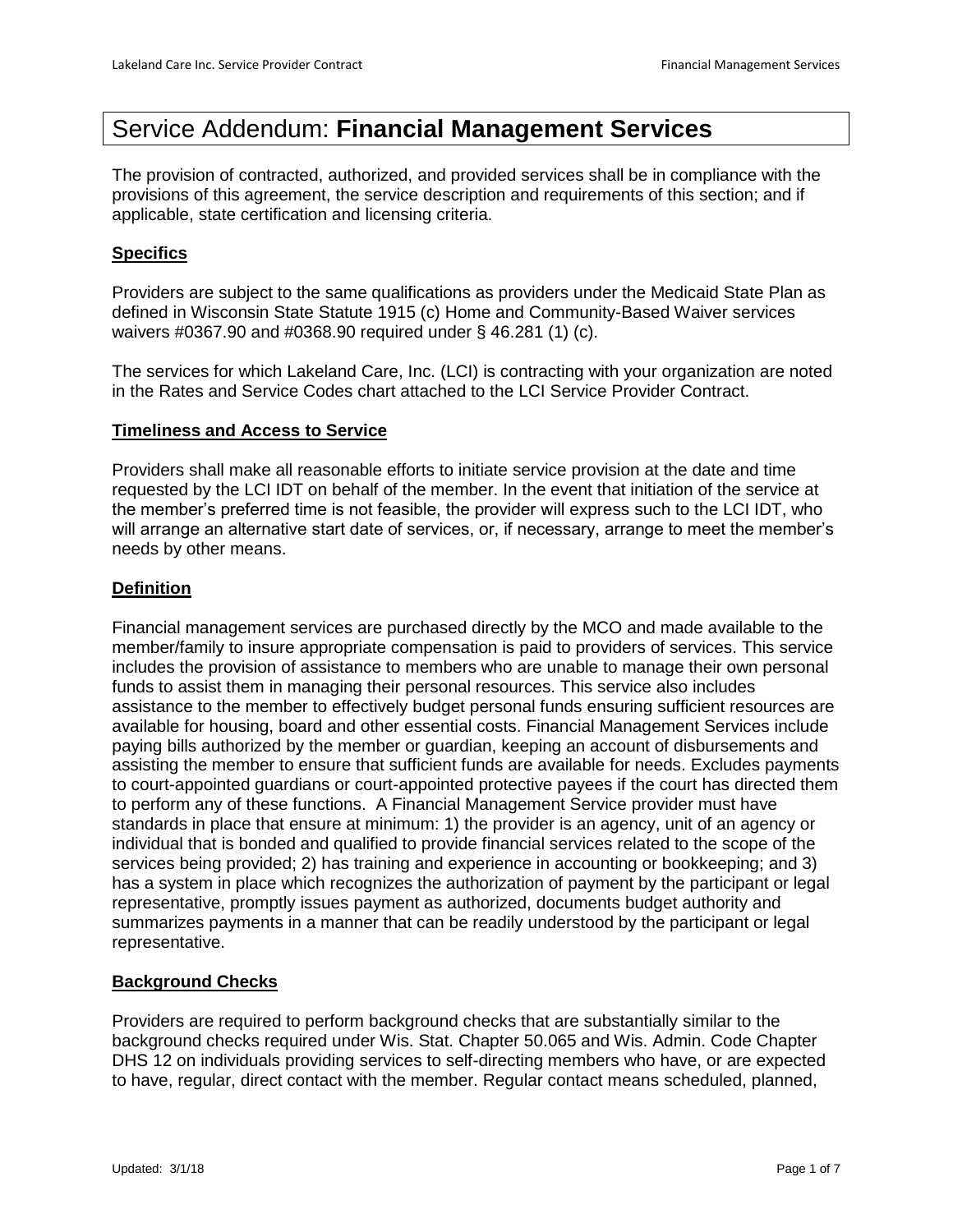expected or otherwise periodic contact. Direct means face-to-face physical proximity to a member that may afford the opportunity to commit abuse or neglect or misappropriate property.

#### **Standards, Training, and Competency**

Providers of services shall meet the standards of this agreement; and if applicable, agrees to retain licensing in good standing during contract period.

Provider shall ensure that staff providing care to members is adequately trained and proficient in both the skills they are providing and in the needs of the member(s) receiving the services. Provider shall ensure competency of individual employees performing services to the LCI members. Competency shall include assurance of the general skills and abilities necessary to perform assigned tasks.

Training of staff providing services shall include:

- 1. Provider agency recording and reporting requirements for documentation, critical incident reporting, and other information and procedures necessary for the staff to ensure the health and safety of member(s) receiving supports
- 2. Training on the needs of the target group for the member(s) served under this agreement
- 3. Training on the provision of the services being provided
- 4. Training on the needs, strengths, and preferences of the individual(s) being served
- 5. Training on rights and confidentiality of individuals supported
- 6. Information and provider procedure for adherence to the LCI policies below:
	- a. Incident Management System
	- b. Restraint and Seclusion Policy and Procedure
	- c. Communication Expectations
	- d. Unplanned use of restrictive measure
	- e. Confidentiality

Provider shall ensure staff providing care will complete all required Training and Documentation Standards for Supportive Home Care set forth by the Department of Health Services, October 2016 found here:

#### <https://www.dhs.wisconsin.gov/publications/p01602.pdf>

Provider shall attest to the completion of this training and provide LCI an attestation letter signed and dated by an authorized signer on behalf of the provider. These training requirements include the following:

## **Personal Assistance Services: Worker Training Standards**

Workers who provide personal assistance services, or personal assistance and household services related to the care of the person, such as food purchasing and preparation, laundry, and cleaning of areas of the home necessary to provide personal assistance, must receive training on the following subjects:

A. Policies, Procedures, and Expectations for workers, including HIPAA (Health Insurance Portability and Accountability Act) compliance and other confidentiality requirements; ethical standards, including respecting personal property; safely providing services to members; and procedures to follow when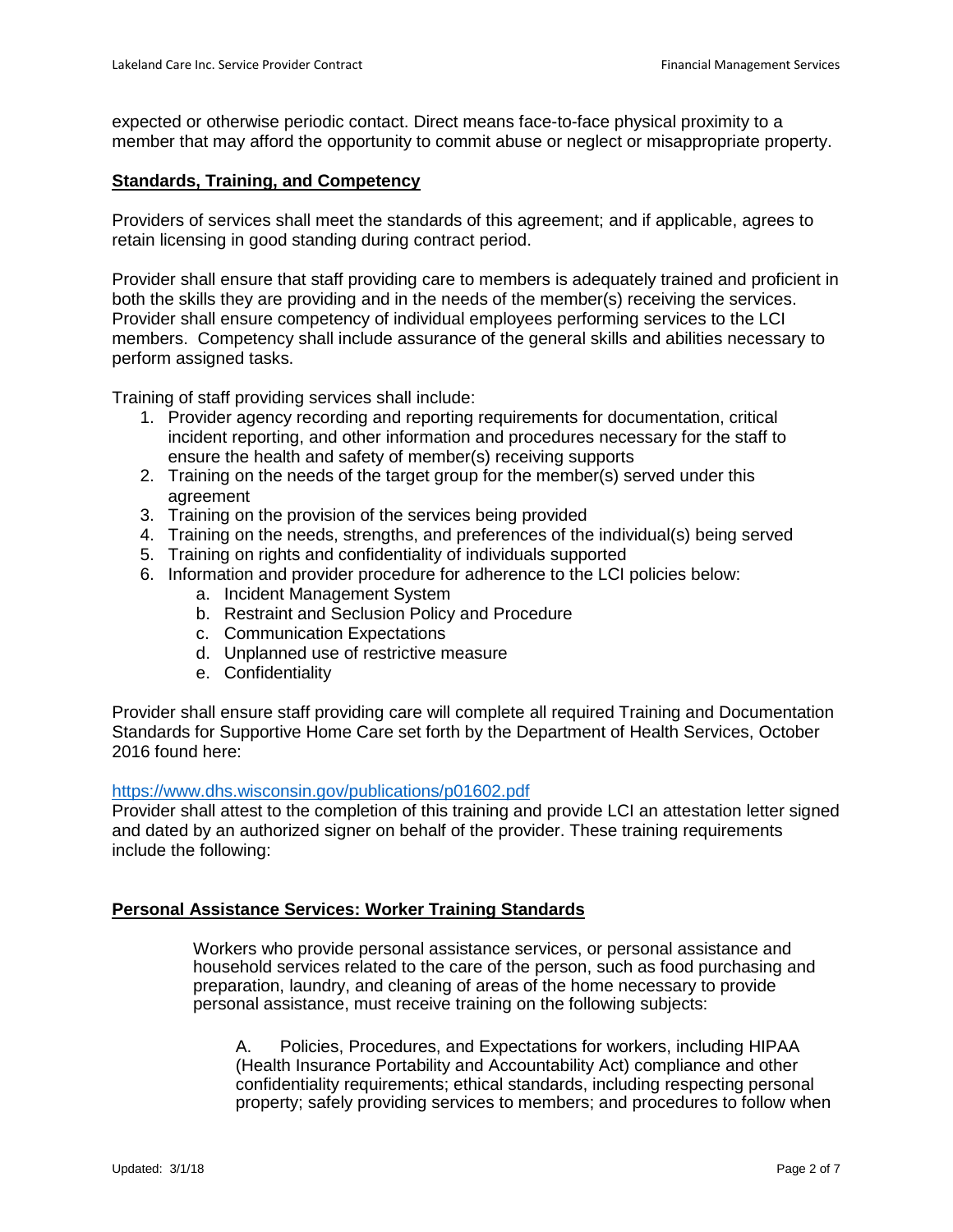unable to keep an appointment, including communicating the absence and initiating backup services.

B. Billing and Payment Processes and Relevant Contact Information, including recordkeeping and reporting; and contact information, including the name and telephone number of the primary contact person at the SHC agency, or the SDS member or representative, and the fiscal/employer agent.

C. Recognition of, and response to, an emergency, including protocols for contacting local emergency response systems; prompt notification of the SHC agency or the member's SDS employer fiscal agent; and notification of the contacts provided by the SDS member and LCI's IDT.

D. Member-Specific Information, including individual needs, functional capacities, relevant medical conditions, strengths, abilities, member preferences in the provision of assistance, SHC-related outcomes, and LCI's care manager contact information. The member/representative may provide this training component, in whole or in part.

E. General Target Population. Information that is applicable to the members the worker will serve. (This applies primarily to SHC agency-based services or where a worker will serve multiple SDS members with the same or similar conditions.)

F. Providing Quality Homemaking and Household Services, including understanding good nutrition, special diets, and meal planning and/or preparation; understanding and maintaining a clean, safe, and healthy home environment; and respecting member preferences in housekeeping. (This applies where a worker will be providing housekeeping services in addition to personal assistance. The training may focus on the particular housekeeping services the worker will provide.)

G. Working Effectively with Members, including appropriate interpersonal skills; understanding and respecting member direction, individuality, independence, and rights; procedures for handling conflict and complaints; and cultural differences and family relationships. This component should include training on behavioral support needs, if applicable.

# **Household/Chore Services: Worker Training Standards**

Workers who perform only household chores relating primarily to the care and/or upkeep of the interior or exterior of the member's residence shall receive training commensurate with the scope of their duties as follows:

A. Policies, Procedures, and Expectations for workers, including HIPAA compliance and other confidentiality requirements; ethical standards, including respecting personal property; safely providing services to members; and procedures to follow when unable to keep an appointment, including communicating the absence and initiating backup services.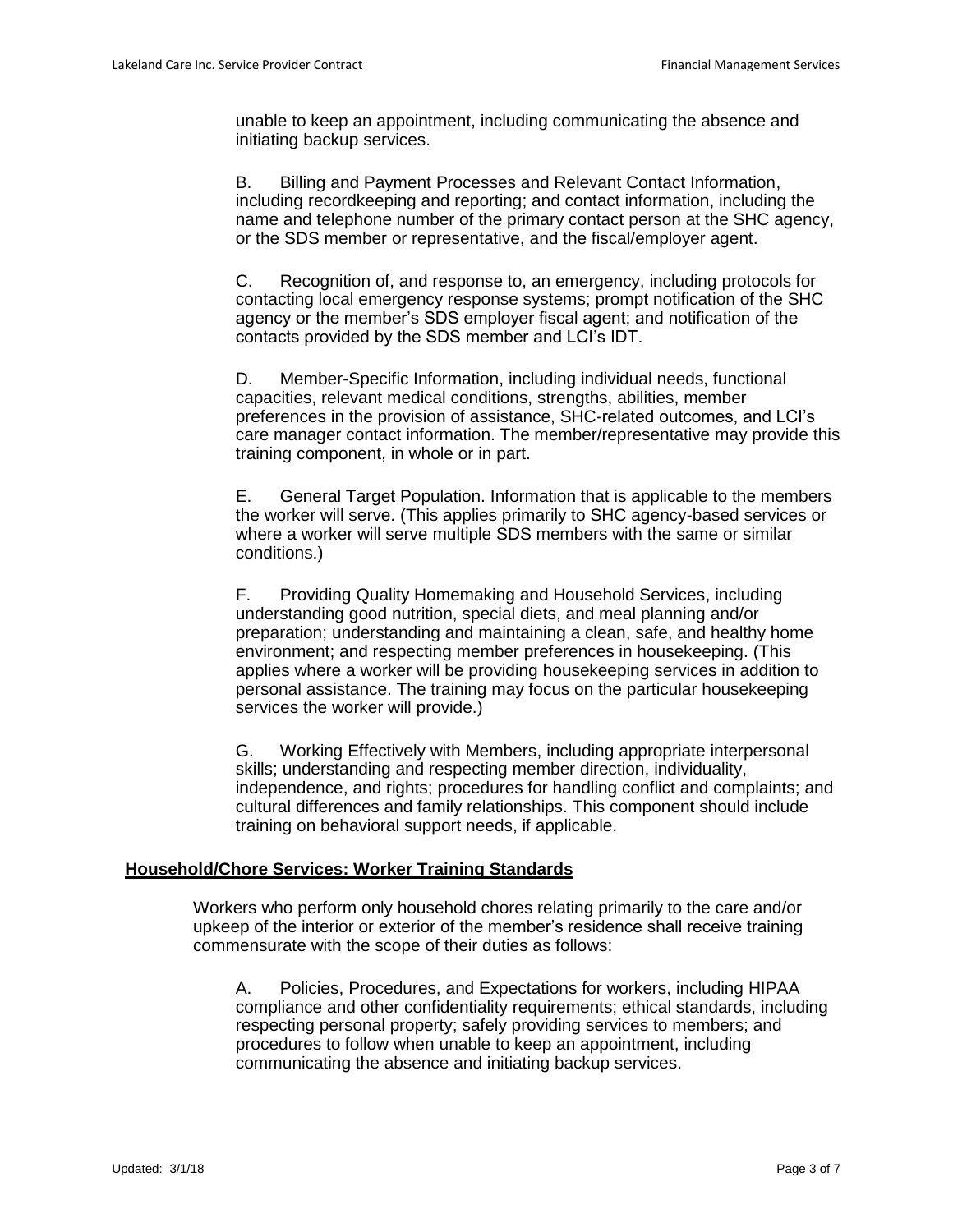B. Billing and Payment Processes and Relevant Contact Information, including recordkeeping and reporting; and contact information, including the name and telephone number of the primary contact person at the SHC agency, or the SDS member, and fiscal/employer agent.

C. Recognition of, and response to, an emergency, including protocols for contacting local emergency response systems; prompt notification of the SHC agency or the member's SDS employer fiscal agent; and notification of the contacts provided by the SDS member and LCI's IDT staff.

D. Providing Quality Homemaking and Household Services, including understanding good nutrition, special diets, and meal planning and/or preparation; understanding and maintaining a clean, safe, and healthy home environment; respecting member preferences in housekeeping tasks and shopping.

E. Member-Specific Information only to the extent that it is necessary and is directly related to performing the tasks of household/chore services, and LCI's care manager contact information. (The member or member's representative may provide this component of training, in whole or in part.)

**Note**: While all five areas (subsections A-E) of this section must be addressed in the training of household/chore services workers, the type and depth of information provided may not need to be as extensive as for personal assistance services.

## **Exemption from or Waiver of Training**

A. Exemption—Due to their own licensure or credentialing requirements, the following professions may be exempted by the responsible entity or entities from these training requirements: certified nursing assistant, licensed practical nurse, registered nurse, licensed physical or occupational therapist, or certified physical or occupational therapy assistant. When an exemption is granted, the responsible entity or entities must still ensure that a worker performing medically oriented tasks, such as tube feedings, wound care, or tracheotomy care is competent in performing these tasks with the specific member.

B. Waiver—Some or all of the required training may be waived based on knowledge and skills attained through prior experience (e.g., as a personal care worker for a Medicaid-certified personal care agency). Responsibility for making, documenting, and maintaining documentation of such a waiver shall be based on the protocols in Section III.B. and VIII. When a waiver is granted, the responsible entity or entities must still ensure that a worker performing medically oriented tasks, such as tube feedings, wound care, or tracheotomy care is competent in performing these tasks with the specific member.

**Note**: Notwithstanding any exemption or waiver under subsections A or B of this section, such workers will likely need agency and member contact information, information on billing, payment, documentation, and any other relevant administrative requirements, protocols for emergencies and member-specific information.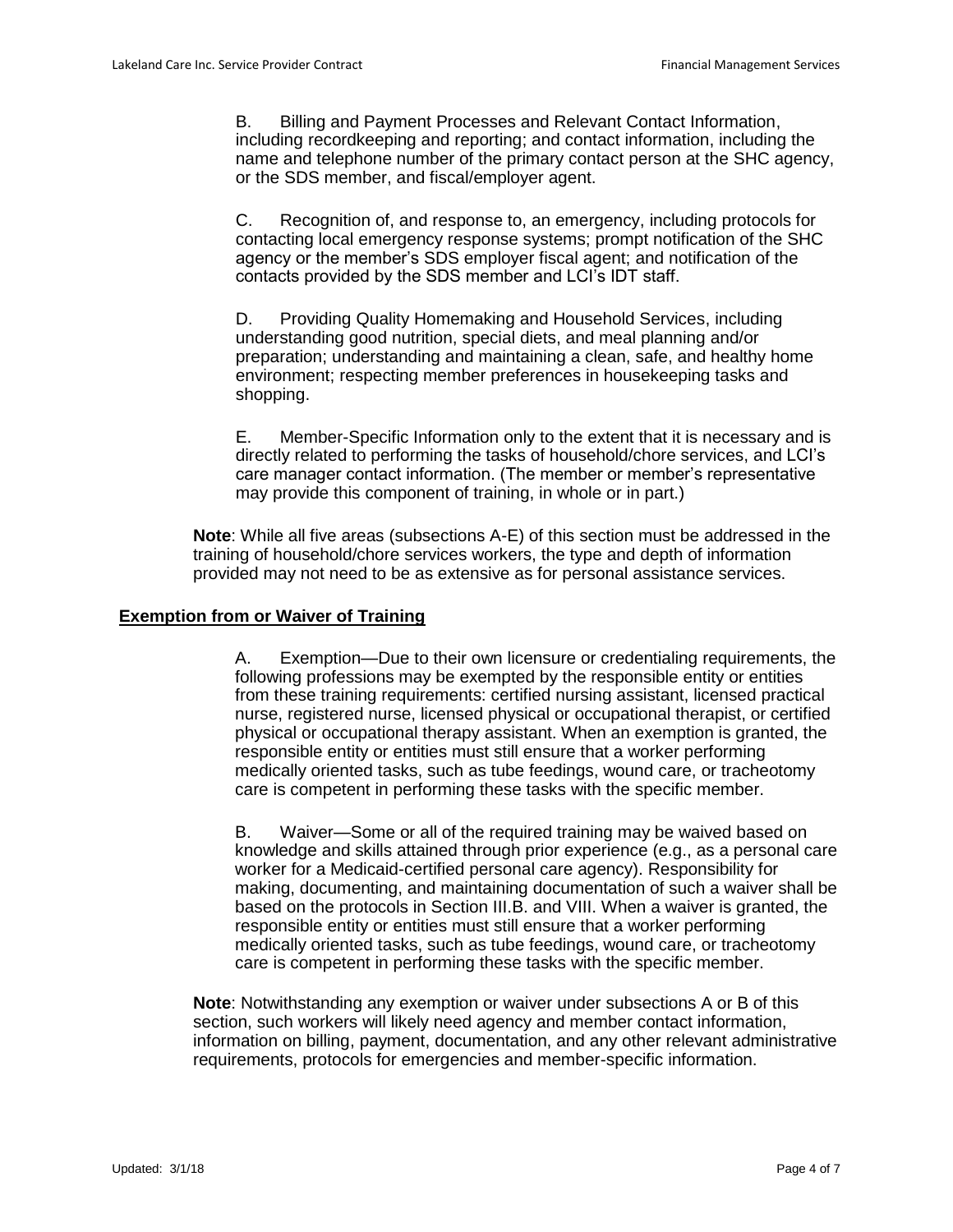C. Documentation—For workers exempted from some or all of the training requirements under subsections A or B of this section, the responsible entity (pursuant to Section III.B.) making the exemption or waiver decision shall maintain copies of credentials or other documentation of their existence, or a written rationale for waivers based on experience, signed and dated by that entity.

## **Completion and Documentation of Training**

A. Timeframes

1. Personal assistance services training shall be completed prior to providing personal assistance services.

2. Household/chore services training shall be completed within two months of beginning employment.

B. Responsibility for Creating and Maintaining Documentation

1. For agency-based services, the SHC agency shall document the training and any exemptions or waivers, and maintain the documentation.

2. For SDS members who are common-law employers:

Members who make training decisions shall document the training and any exemptions or waivers, and maintain the documentation with the assistance of the fiscal/employer agent if within the scope of its work or. b. If members do not make training decisions, the fiscal/employer agent if within the scope of its work shall document the training and any exemptions or waivers, and maintain the documentation.

C. Content of Documentation

1. Documentation shall list the training content, dates such training occurred, and for exemptions and waivers, the credentials and/or rationale that are the basis for any training exemption or waiver.

2. Documentation that training requirements have been met through provision of training and/or exemption or waiver shall be signed and dated by the entity or entities making those decisions.

## D. Additional Training

The entity responsible for making and documenting training decisions shall ensure the worker completes appropriate additional training if the worker's job duties change and require additional knowledge and/or skills.

Provider shall ensure competency of individual employees performing services to LCI members. Competency shall include assurance of the general skills and abilities necessary to perform assigned tasks.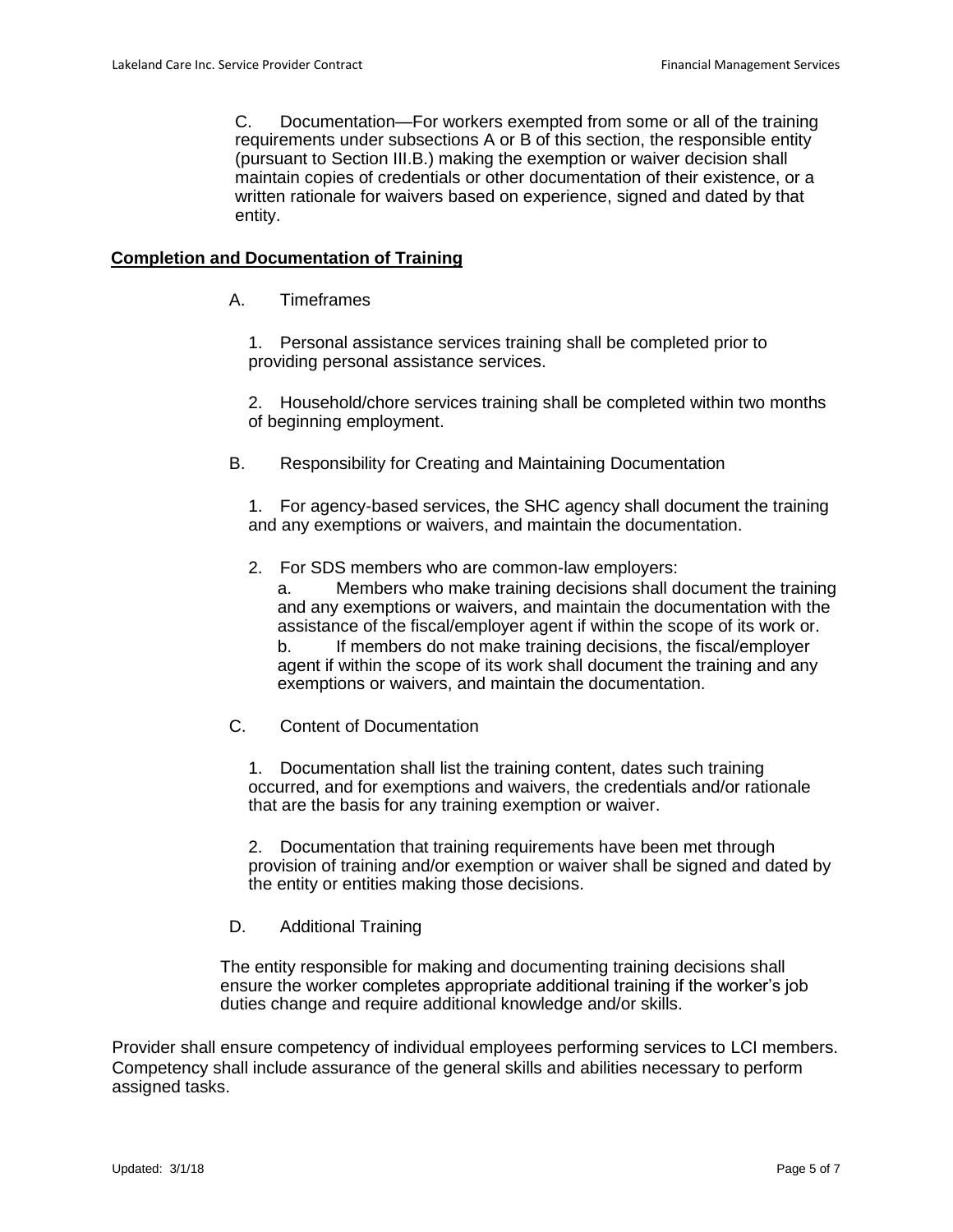## **Staff to Member Ratio**

Services shall be provided at a 1:1 ratio of provider staff to LCI member, unless the description in the Rates and Service Codes chart of the agreement includes rates and services for ratios different from this level.

#### **Staffing Assignment and Turnover**

The provision of successful services is attributable in large part to the strength of the relationship between a member and the staff directly providing the service. Given this contributory factor, provider agrees to make every effort to match and retain direct care staff under this agreement in a manner that optimizes consistency.

In order to establish and preserve this relationship, providers must take specific precautions to establish and monitor these services. Providers must have a process in place for:

- 1. Members to provide feedback on their experience with the employees performing these tasks and respond when appropriate.
- 2. Written information indicating who within the organization to contact with concerns, or questions related to the provision of services or direct care staff.
- 3. Provider will forward documentation and/or feedback to the Interdisciplinary Team (IDT) staff to allow members to express concerns to individuals other than the individual who performs the task.

Changes in staff assignments to specific members and within the organization are at the discretion of the provider. Provider agrees to take member requests for specific staff into consideration when assigning or reassigning staff to members and will notify the LCI IDT staff in their reporting of any changes to staff providing services.

## **Collaboration and Coordination of Care**

Through the use of the Resource Allocation Decision method (RAD), the LCI IDT staff shall assess the member's needs and outcomes to determine the amount of services to be authorized. The LCI IDT staff shall exchange pertinent information with the provider at the time the referral is made to assure all health and safety needs are provided during the services. This information exchange shall include the assessed needs and amount of authorized units as it relates to services.

All aspects of service shall be discussed between the LCI IDT staff, member or legal representative, and provider to ensure proper collaboration.

#### **Documentation**

Provider shall comply with documentation as required by this agreement; *and if applicable*, state licensure and certification requirements as expressed by ordinance, state and federal rules and regulations applicable to the services covered by this contract.

At any time, the IDT staff may request:

- A written report to enhance the coordination and/or quality of care; which includes:
	- $\circ$  Changes in members' activities
	- o List of supportive tasks provided
	- o Ongoing concerns specific to the member